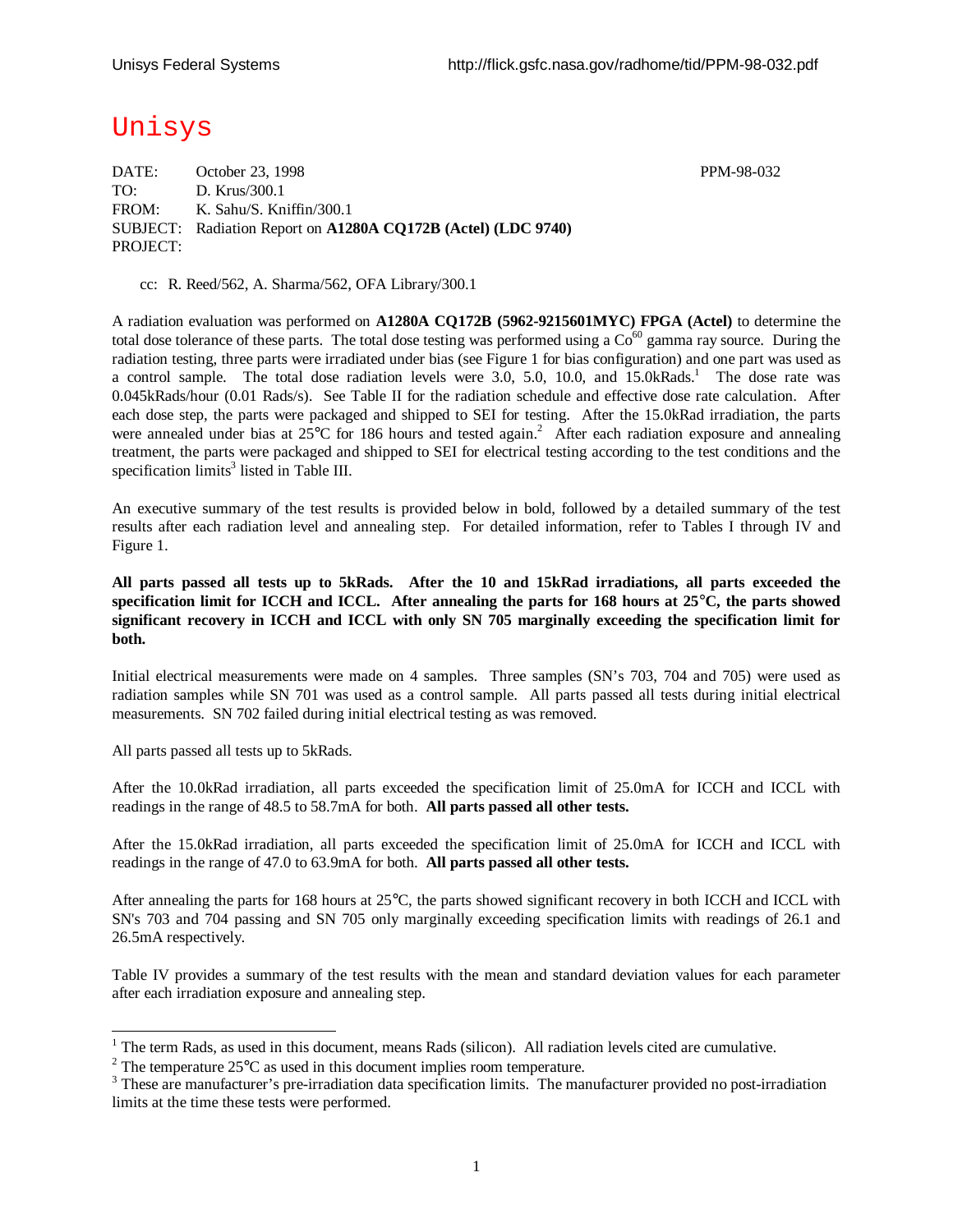Any further details about this evaluation can be obtained upon request. If you have any questions, please call us at (301) 731-8954.

#### \_\_\_\_\_\_\_\_\_\_\_\_\_\_\_\_\_\_\_\_\_\_\_\_\_\_\_\_\_\_\_\_\_\_\_\_\_\_\_\_\_\_\_\_\_\_\_\_\_\_\_\_\_\_\_\_\_\_\_\_\_\_\_\_\_\_\_\_\_\_\_\_\_\_\_\_\_\_\_\_\_\_\_\_\_\_\_\_\_\_\_\_ ADVISORY ON THE USE OF THIS DOCUMENT

The information contained in this document has been developed solely for the purpose of providing general guidance to employees of the Goddard Space Flight Center (GSFC). This document may be distributed outside GSFC only as a courtesy to other government agencies and contractors. Any distribution of this document, or application or use of the information contained herein, is expressly conditional upon, and is subject to, the following understandings and limitations:

(a) The information was developed for general guidance only and is subject to change at any time;

(b) The information was developed under unique GSFC laboratory conditions which may differ substantially from outside conditions;

(c) GSFC does not warrant the accuracy of the information when applied or used under other than unique GSFC laboratory conditions;

(d) The information should not be construed as a representation of product performance by either GSFC or the manufacturer;

(e) Neither the United States government nor any person acting on behalf of the United States government assumes any liability resulting from the application or use of the information.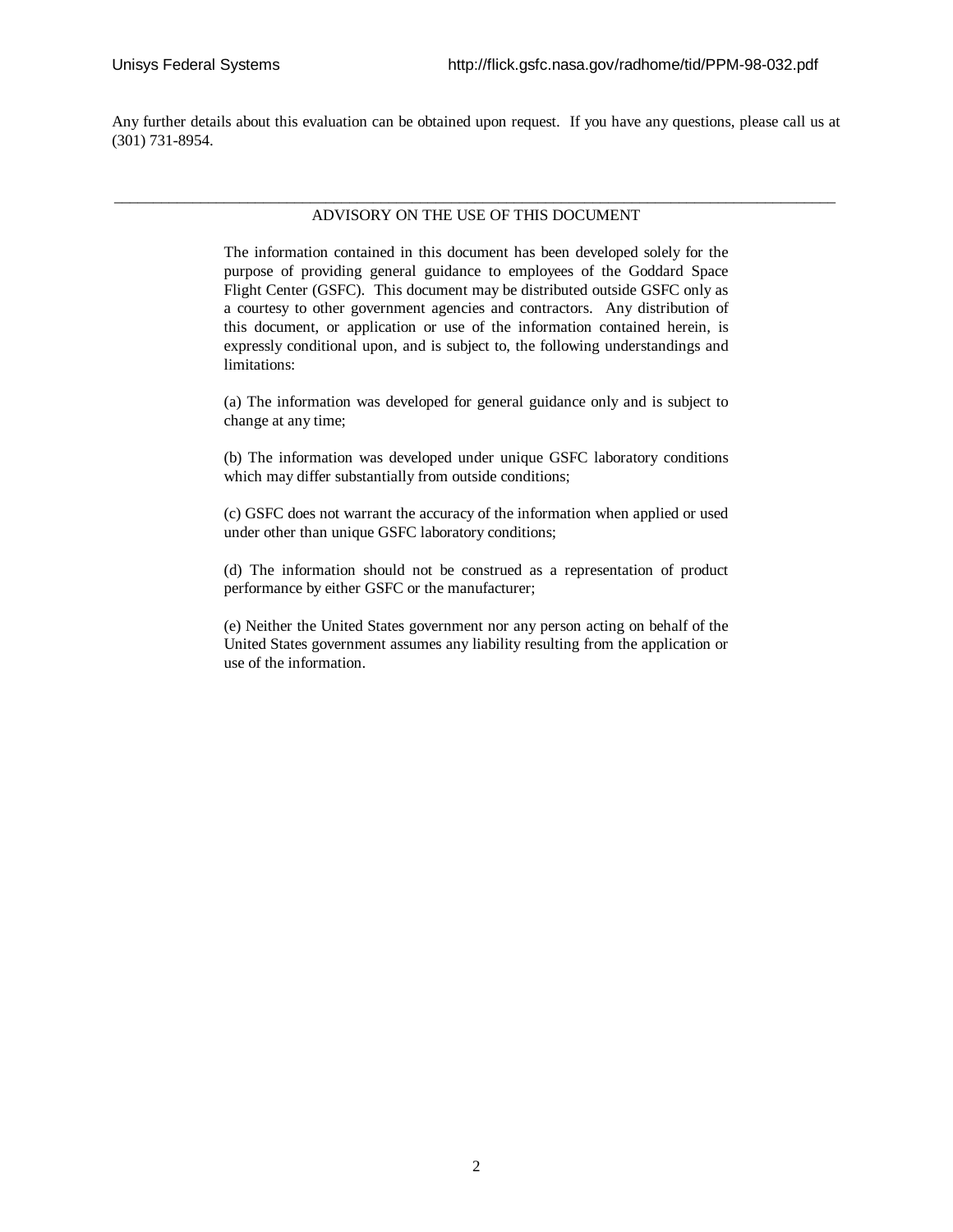



Notes:

- 1.  $V_{CC} = 5.0V \pm 0.5V$ .
- 2.  $V_{\text{CC}}/2 = 2.5V \pm 0.25V$
- 3.  $R = 2.2k\Omega \pm 5\%, \frac{1}{4}W$ .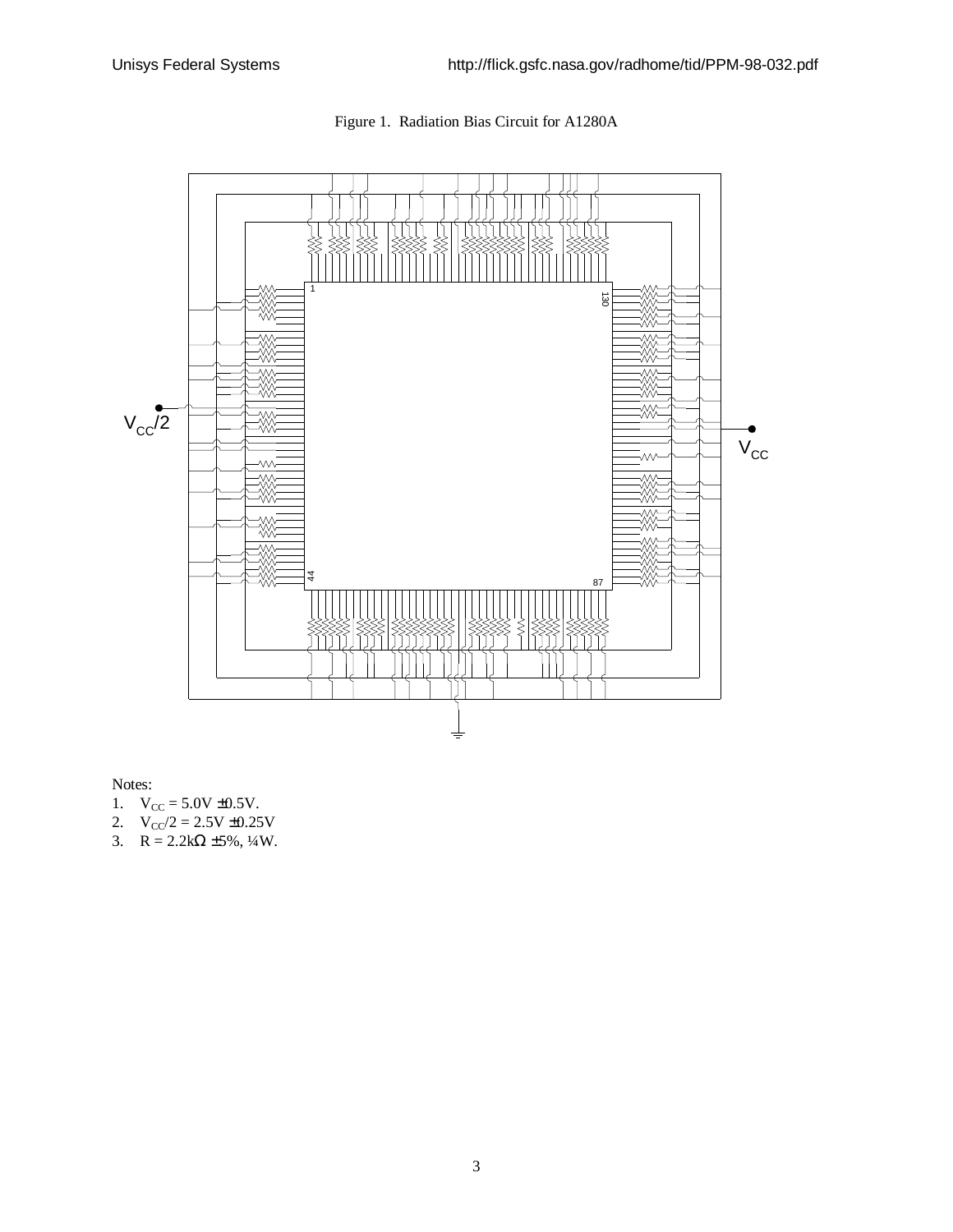|    | Pinout:             |                     |                     |                      |
|----|---------------------|---------------------|---------------------|----------------------|
| 1. | <b>MODE</b>         | 44. I/O             | 87. I/O             | 130.I/O              |
| 2. | $\rm I/O$           | 45. I/O             | 88. I/O             | 131.SDI or I/O       |
| 3. | $\rm I/O$           | 46. I/O             | 89. I/O             | 132.I/O              |
| 4. | $\rm I/O$           | 47. I/O             | 90. I/O             | 133.I/O              |
| 5. | $\rm LO$            | 48. I/O             | 91. I/O             | 134.I/O              |
| 6. | I/O                 | 49. I/O             | 92. I/O             | 135.I/O              |
| 7. | <b>GND</b>          | 50. I/O             | 93. I/O             | 136. V <sub>CC</sub> |
| 8. | $\rm I/O$           | 51. I/O             | 94. I/O             | 137.I/O              |
| 9. | $\rm LO$            | 52. I/O             | 95. I/O             | 138.I/O              |
|    | 10. I/O             | 53. I/O             | 96. I/O             | 139.I/O              |
|    | 11. I/O             | 54. I/O             | 97. I/O             | 140.I/O              |
|    | 12. $V_{CC}$        | 55. GND             | 98. GND             | 141.GND              |
|    | 13. I/O             | 56. I/O             | 99. I/O             | 142.I/O              |
|    | 14. I/O             | 57. I/O             | 100.I/O             | 143.I/O              |
|    | 15. I/O             | 58. I/O             | 101.I/O             | 144.I/O              |
|    | 16. I/O             | 59. I/O             | 102.I/O             | 145.I/O              |
|    | 17. GND             | 60. I/O             | 103.GND             | 146.I/O              |
|    | 18. I/O             | 61. I/O             | 104.I/O             | 147.I/O              |
|    | 19. I/O             | 62. I/O             | 105.I/O             | 148.PRA or I/O       |
|    | 20. I/O             | 63. I/O             | 106.VKS             | 149.I/O              |
|    | 21. I/O             | 64. I/O             | 107.VPP             | 150.CKA or I/O       |
|    | 22. GND             | 65. GND             | 108.GND             | 151.V <sub>CC</sub>  |
|    | 23. V <sub>CC</sub> | 66. V <sub>CC</sub> | 109.V <sub>CC</sub> | 152.GND              |
|    | 24. VSV             | 67. I/O             | 110.VSV             | 153.I/O              |
|    | 25. I/O             | 68. I/O             | 111.I/O             | 154.CKB or I/O       |
|    | 26. I/O             | 69. I/O             | 112.I/O             | 155.I/O              |
|    | 27. $V_{CC}$        | 70. I/O             | 113.V <sub>CC</sub> | 156.PRB or I/O       |
|    | 28. I/O             | 71. I/O             | 114.I/O             | 157.I/O              |
|    | 29. I/O             | 72. I/O             | 115.I/O             | 158.I/O              |
|    | 30. I/O             | 73. I/O             | 116.I/O             | 159.I/O              |
|    | 31. I/O             | 74. I/O             | 117.I/O             | 160.I/O              |
|    | 32. GND             | 75. GND             | 118.GND             | 161.GND              |
|    | 33. I/O             | 76. I/O             | 119.I/O             | 162.I/O              |
|    | 34. I/O             | 77. I/O             | 120.I/O             | 163.I/O              |
|    | 35. I/O             | 78. I/O             | 121.I/O             | 164.I/O              |
|    | 36. I/O             | 79. I/O             | 122.I/O             | 165.I/O              |
|    | 37. GND             | 80. V <sub>cc</sub> | 123.GND             | $166.$ $V_{CC}$      |
|    | 38. I/O             | 81. I/O             | 124.I/O             | 167.I/O              |
|    | 39. I/O             | 82. I/O             | 125.I/O             | 168.I/O              |
|    | 40. I/O             | 83. I/O             | 126.I/O             | 169.I/O              |
|    | 41. I/O             | 84. I/O             | 127.I/O             | 170.I/O              |
|    | 42. I/O             | 85. SDO or I/O      | 128.I/O             | $171$ .DCK or I/O    |
|    | 43. I/O             | 86. I/O             | 129.I/O             | 172.I/O              |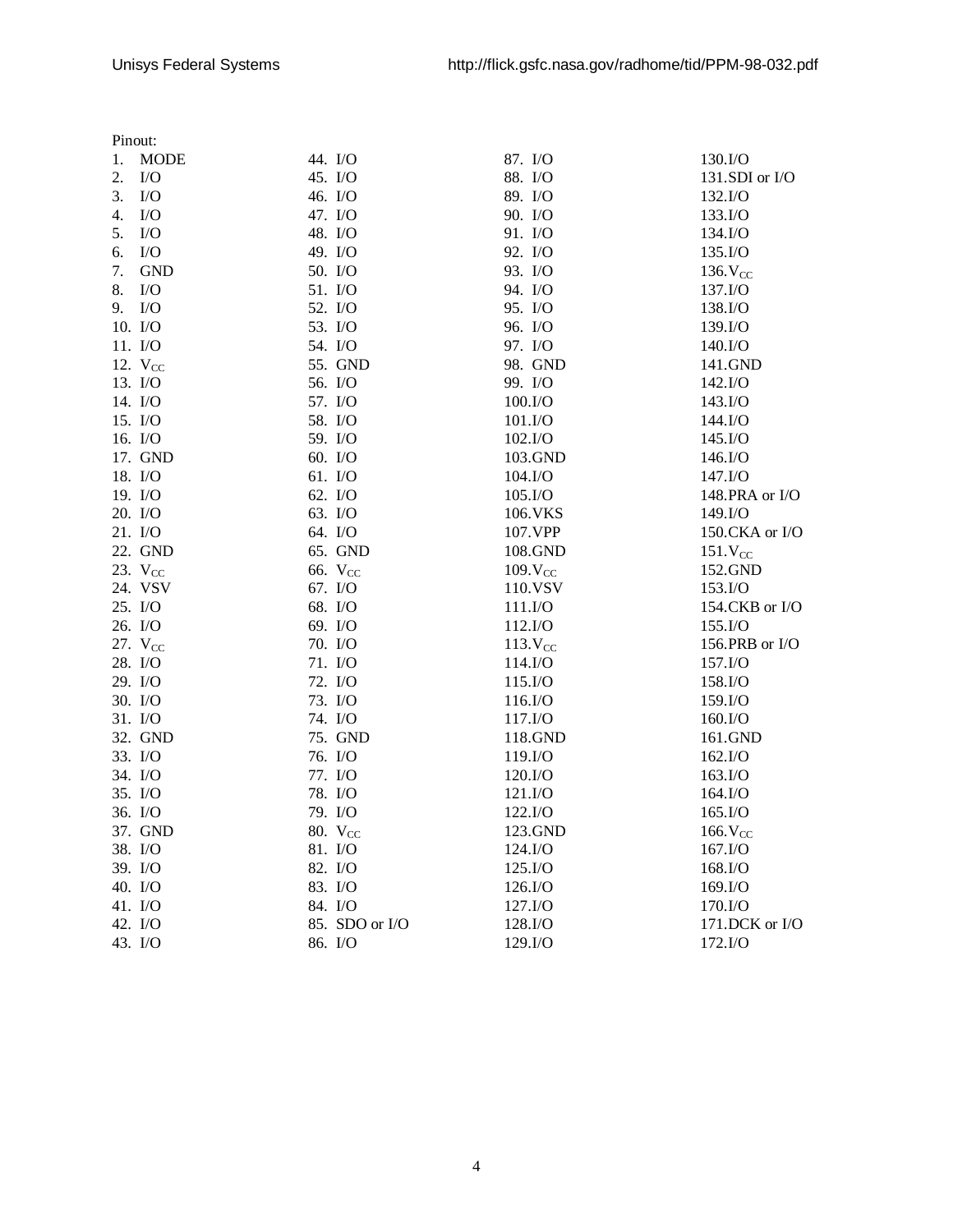| Generic Part Number:                 | A1280A CQ172B      |
|--------------------------------------|--------------------|
| Part Number:                         | 5962-9215601MYC    |
| Charge Number:                       | F <sub>10138</sub> |
| Manufacturer:                        | Actel              |
| Lot Date Code (LDC):                 | 9740               |
| <b>Quantity Tested:</b>              | 4                  |
| Serial Number of Control Samples:    | 701                |
| Serial Numbers of Radiation Samples: | 703, 704 and 705   |
| Part Function:                       | <b>FPGA</b>        |
| Part Technology:                     | <b>CMOS</b>        |
| Package Style:                       | 172 Pin Flat Pack  |
| Test Equipment:                      | Tested by SEI      |
| Test Engineer:                       | D. Krus            |

### TABLE I. Part Information

• The manufacturer for this part guaranteed no radiation tolerance/hardness.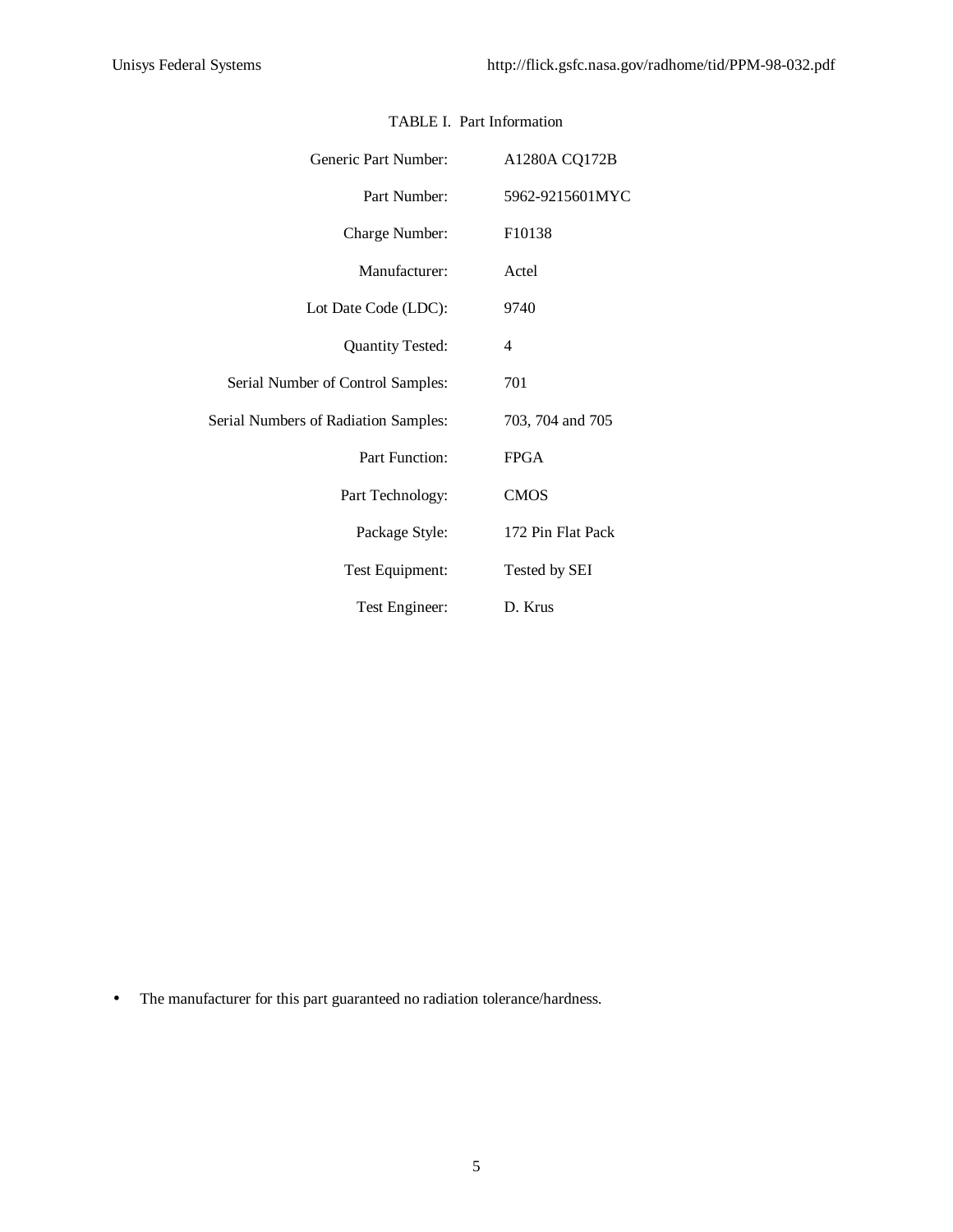| TABLE II. Radiation Schedule for A1280A |  |
|-----------------------------------------|--|
|                                         |  |
|                                         |  |
|                                         |  |
|                                         |  |
|                                         |  |
|                                         |  |
|                                         |  |

Effective Dose Rate = 15,000 RADS/14 DAYS=44.6 RADS/HOUR=0.01 RADS/SEC The effective dose rate is lower than that of the individual radiation steps as it takes into account the time needed to ship the parts to SEI for testing and ship them back.

PARTS WERE IRRADIATED AND ANNEALED UNDER BIAS, SEE FIGURE 1.

PARTS WERE SHIPPED UNBIASED.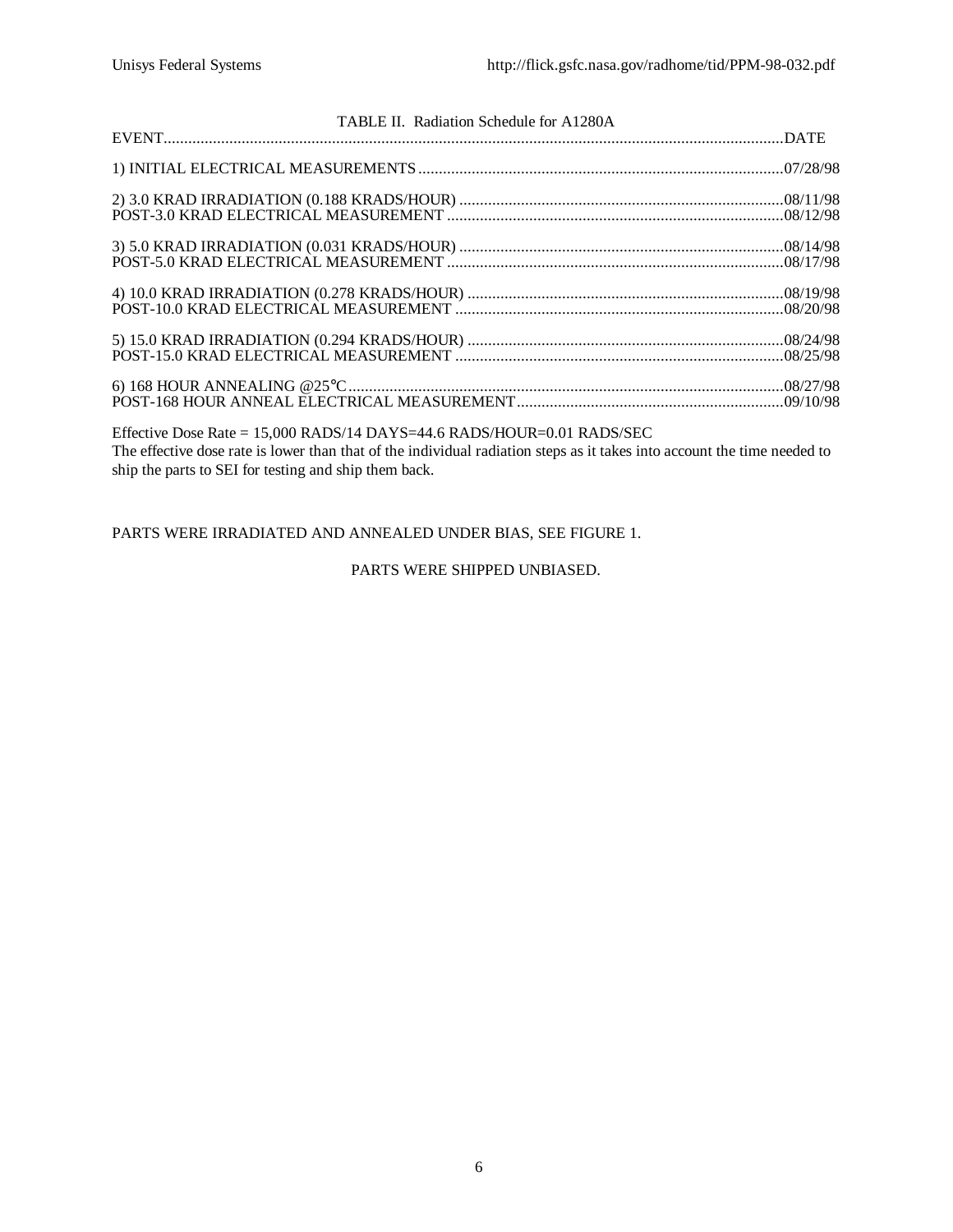| <b>Test</b>         |                                             |              |                                                                  | Spec. Lim.   |             |  |  |  |  |  |
|---------------------|---------------------------------------------|--------------|------------------------------------------------------------------|--------------|-------------|--|--|--|--|--|
| #                   | Parameter                                   |              | Units Test Conditions /2                                         | min          | max         |  |  |  |  |  |
| <b>DC</b> Tests     |                                             |              |                                                                  |              |             |  |  |  |  |  |
| $\mathbf{1}$        | <b>Continuity Verification</b>              | $\mathbf{V}$ |                                                                  | $-1.5$       |             |  |  |  |  |  |
| $\overline{2}$      | <b>Functional Verify @VCC<sub>MIN</sub></b> |              | $P/F$ $V_O = 0V$                                                 |              |             |  |  |  |  |  |
| 3                   | <b>Functional Verify @VCC<sub>NOM</sub></b> |              | $P/F V_0 = 0V$                                                   |              |             |  |  |  |  |  |
| 4                   | <b>Functional Verify @VCCMAX</b>            |              | $P/F$ $V_O = 0V$                                                 |              |             |  |  |  |  |  |
| 5                   | <b>ICCH</b>                                 |              | $mA$ <sub>Cc</sub> = 5.5V, $V_{IN}$ = $V_{CC}$                   |              | 25          |  |  |  |  |  |
| 6                   | <b>ICCL</b>                                 |              | $mA$ <sub>Cc</sub> = 5.5V, $V_{IN}$ = GND                        |              | 25          |  |  |  |  |  |
| $\overline{7}$      | <b>IIH</b>                                  |              | $mA$ $V_{DD}$ = 5.5V, $V_{IN}$ = $V_{DD}$                        | $-10.0$      | 10.0        |  |  |  |  |  |
| 8                   | IIL                                         |              | $mA$ $V_{DD} = 5.5V, V_{IN} = GND$                               | $-10.0$      | <b>10.0</b> |  |  |  |  |  |
| 9                   | VOL@IOL                                     |              | mV Test one output at a time. $V_{DD} = 4.5V$ , $I_{OL} = 4.0mA$ | $\mathbf{0}$ | 400         |  |  |  |  |  |
| 10                  | VOH@IOH                                     |              | V Test one output at a time. $V_{DD} = 4.5V$ , $I_{OL} = -3.2mA$ | 3.7          | 4.5         |  |  |  |  |  |
| 11                  | <b>IOS</b>                                  | mA           |                                                                  | $-100$       | <b>100</b>  |  |  |  |  |  |
| <b>Timing Tests</b> |                                             |              |                                                                  |              |             |  |  |  |  |  |
| 12                  | <b>OUTX1</b>                                | ns           |                                                                  |              | 350         |  |  |  |  |  |
| 13                  | <b>OUTA</b>                                 | <b>ns</b>    |                                                                  |              | 100         |  |  |  |  |  |
| 14                  | <b>OAND3</b>                                | ns           |                                                                  |              | 100         |  |  |  |  |  |
| 15                  | <b>OAND4</b>                                | <b>ns</b>    |                                                                  |              | 100         |  |  |  |  |  |
| 16                  | OOR3                                        | <b>ns</b>    |                                                                  |              | 100         |  |  |  |  |  |
| 17                  | OOR4                                        | ns           |                                                                  |              | <b>100</b>  |  |  |  |  |  |
| 18                  | <b>ONAND4</b>                               | ns           |                                                                  |              | <b>100</b>  |  |  |  |  |  |
| 19                  | ONOR4                                       | ns           |                                                                  |              | <b>100</b>  |  |  |  |  |  |
| 20                  | OLOUT 0-18                                  | ns           |                                                                  |              | <b>100</b>  |  |  |  |  |  |
| 21                  | <b>ILOUT 0-17</b>                           | ns           |                                                                  |              | 200         |  |  |  |  |  |

### Table III. Electrical Characteristics of A1280A /1

Notes:

1/ These are the manufacturer's non-irradiated data sheet specification limits. The manufacturer provided no postirradiation limits at the time the tests were performed.

2/ All parameters measured by SEI in California.  $4.5V \le V_{CC} \le 5.5V$  unless otherwise specified.